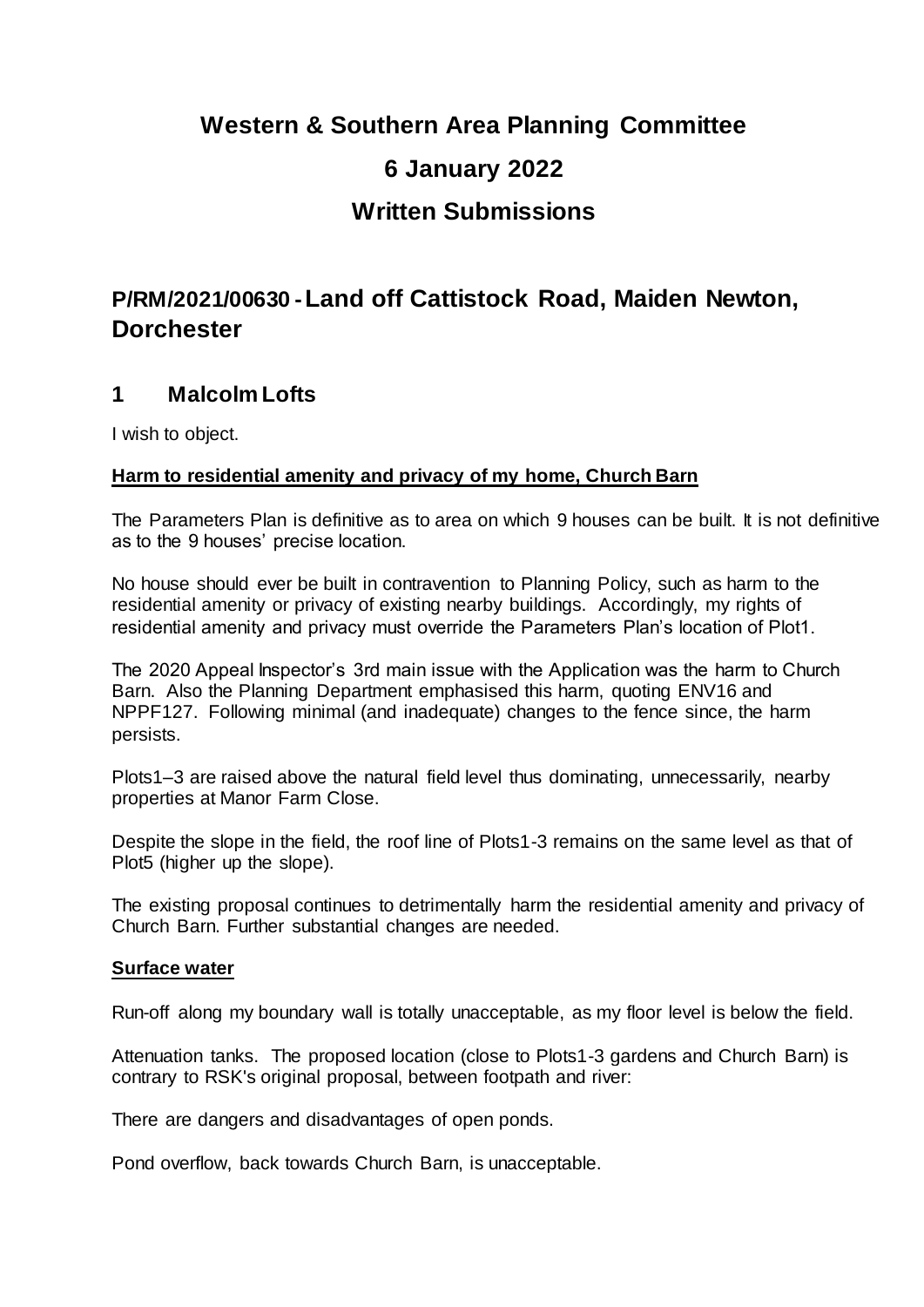GAP state it is unlikely that all site surface water drainage can be served by soakaways, due to the clayey nature of the ground and high groundwater levels; a similar view to RSK.

Conditions 9 and 10 are so crucial that the detailed report should be carried out now, before any decision on the Reserved matters.

#### **Design Statement**

The Applicant confirms "The tradition of boundary walls would be continued in the new development". Yet proposes an incongruous "Traditional Parkland railing" on the western side where walls are aesthetically more appropriate, marrying in with the "character and appearance" of the existing Manor Farm Close when approaching from Frome Valley Trail footpath.

The garages for Plot3 should be next to Plots2-4.

#### **Conclusions**

No changes have been made after the many substantive objections since 8.10.21 (including Historic England, District Councillor, Parish Council and many local residents).

The seriousness of flooding risks is so important that the detailed surface water drainage report must be prepared before other Reserved matters are approved.

The plan continues to breach Planning Policy with regard to the residential amenity and privacy of Church Barn.

Accordingly I urge you to reject this Application.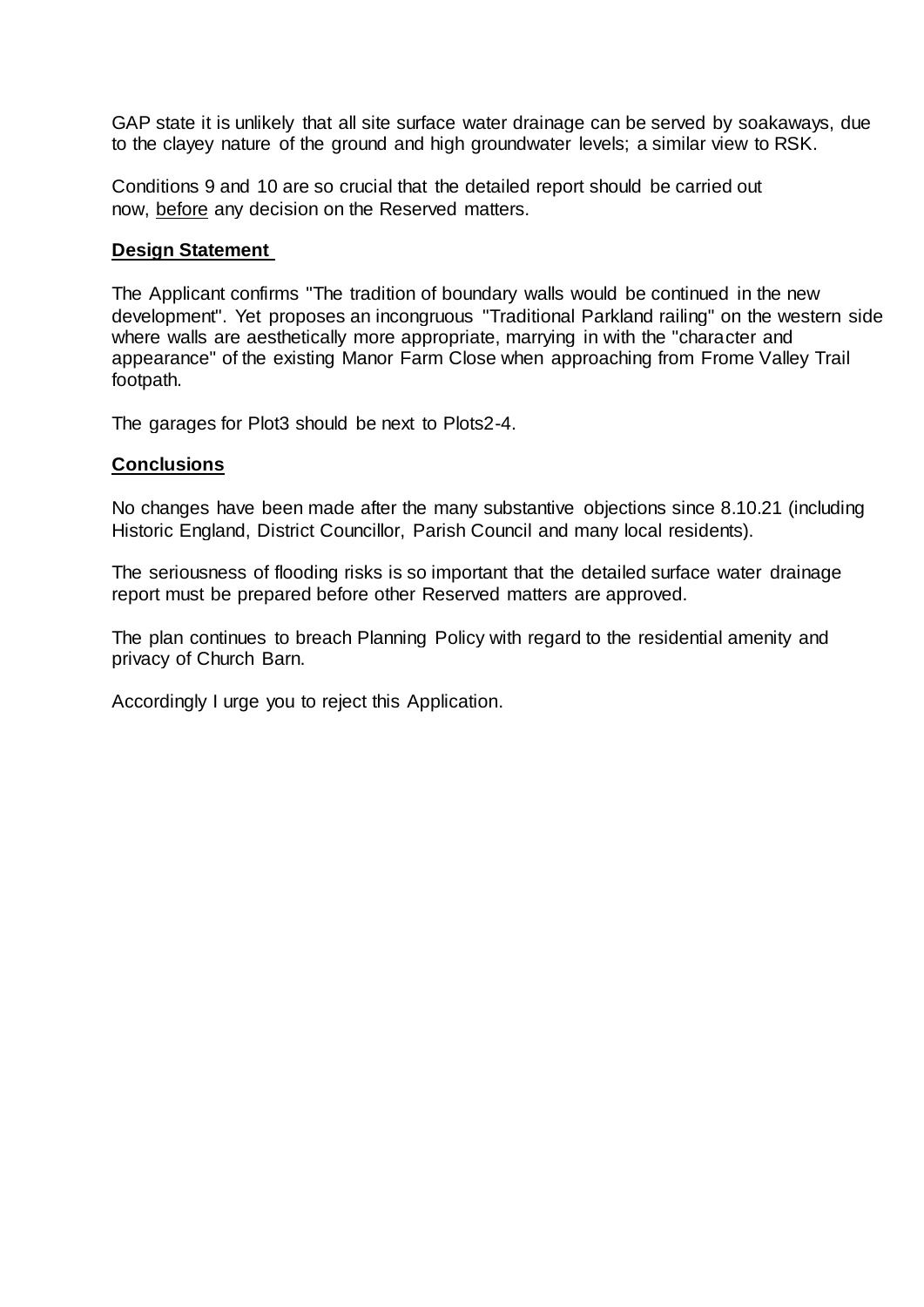### **2 Richard Hallett**

I wish to object on the grounds that the application does not ensure a well-planned development in the interests ofvisual amenity (Schedule of Conditions point 5) and fails to provide a Detailed Surface Water Management Scheme (Schedule of Conditions point 9 and 10).

#### **Visual Amenity**

This development will be the first indication of modernity when travelling along the Frome Valley Trail (and WessexWay and Great Chalk Way) from the river's source at Evershot.

On entering the village this suburban development will greet the visitor and it's visual impact will be detrimental and out-of-keeping with our village surroundings.

The development would be far more suitable as bungalows, lessening the visual impact, height, blending sympathetically into our environment with trees, hedging and stone walling.

#### **Attractiveness**

The west elevation to properties 1-7 and the entire development are unknown, without which an informed decisionis not possible. This is the view when approaching Maiden Newton along the Frome Valley Trail towards the church and is an essential detail.

#### **Height**

Houses shall overwhelm the entire area by their height. The application does not show the height of the development alongside the height of the grade 1 listed church tower.

#### **Boundaries**

The building and walling stones of the village are flint, chalk, Purbeck limestone, Ham Hill stone with brick. The 15thand 19th century parts of the church are built from flint and Purbeck limestone.

Buildings and boundaries should be stone walled, not timber/metal.

#### **Garages**

The garages are proposed to be oak framed and clad and fencing timber boards. There are no wooden framed and clad structures in the village, nor should there be. Traditional building stones (point iii) are common in this Conservation Area.

#### **Surface Water Management**

Furthermore, I wish to object on the grounds that the application fails to meet Schedule of Conditions point 9 and 10, Detailed Surface Water Management Scheme. It is unacceptable these details are unavailable to those affected by this development.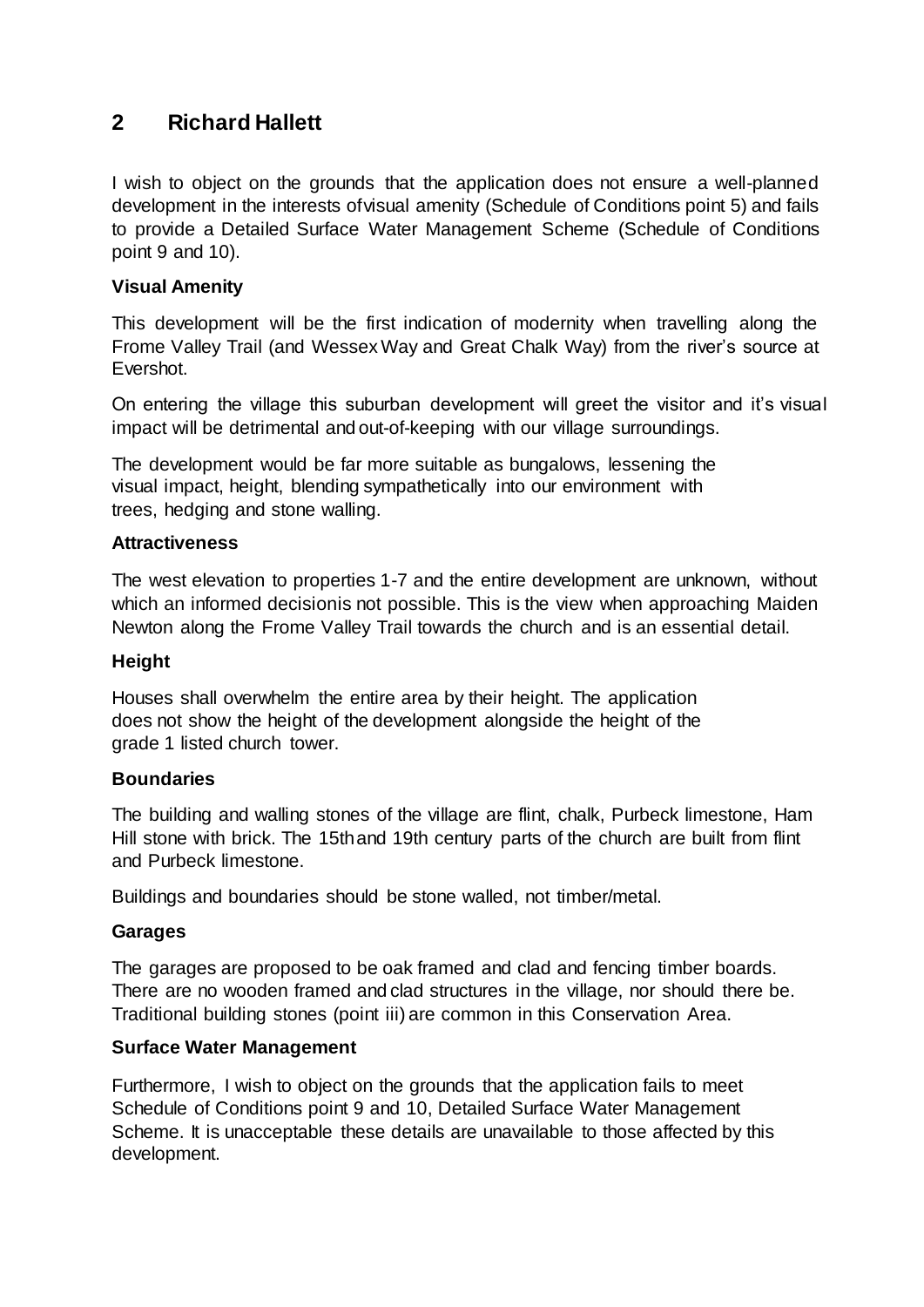Variations in discharge of ephemeral floods are controlled by combinations of i) rock/soil type, ii) gradient morphology and iii) land use.

However, in the absence of the Detailed Surface Water Management Scheme, the effect of the gradient profile and change of land use to flooding the area to the south (Church Barn, Church Lane and War Memorial – this area floods often) is unknown.

Please consider rejecting this application since it fails to ensure a well-planned development in the interests of visual amenity and attractiveness (Schedule of Conditions point 5) in this Conservation Area and also fails to comply with Schedule of Conditions point 9 and 10, in this sensitive flood-risk area.

## **3 Steve Bevis**

I am generally supportive of new housing development in the village provided it is to a high standard. I wrote in favour of the neighbouring Manor Farm Close development when it was first proposed some years ago. I was also initially prepared to be positive about this current development but with the strong proviso that it should be to an excellent standard complementing its location in the heart of the old village; in the Conservation Area and neighbouring three significant Listed Buildings , (the Church, Maiden Newton House and Manor Farm).

The site is also crossed by a public footpath, part of the Macmillan Way leading to the River Frome water meadows which are within an Area of Outstanding Natural Beauty and also an SSI. The footpath is well used by villagers and ramblers alike and for those arriving from the North affords a marvellous view of the Church and an impressive first sight of the village What a pity if the first glimpse in the future should be the somewhat mundane housing estate currently under consideration.

I wasn't alone in the expectation that the site deserved a more sympathetic treatment; the Conservation Officer, English Heritage and many villagers shared the same ambition. In this we were encouraged by the fact the neighbouring Manor Farm Close development was able to fulfil the same high design standard with vernacular detailing whilst still delivering a commercially attractive scheme.

The developers of the present scheme have already made several attempts at delivering an acceptable proposal but on each occasion Council Officers and public opinion have rejected the revised schemes which consistently sets the design bar too low. The point has been made more than once that if the developers needed an exemplar of good practice , they need only look at the neighbouring site, in fact it is hard to understand the logic in not delivering design continuity by matching its treatment of paved surfaces , hard landscaping and the proven diversity of external finishes that has worked so well.

As a retired Chartered Quantity Surveyor I am aware that the enhancement of this scheme to make it more varied, interesting and with rural, rather than suburban, character would have cost implications but I am equally confident that these would be offset by the increased house prices in today's buoyant market.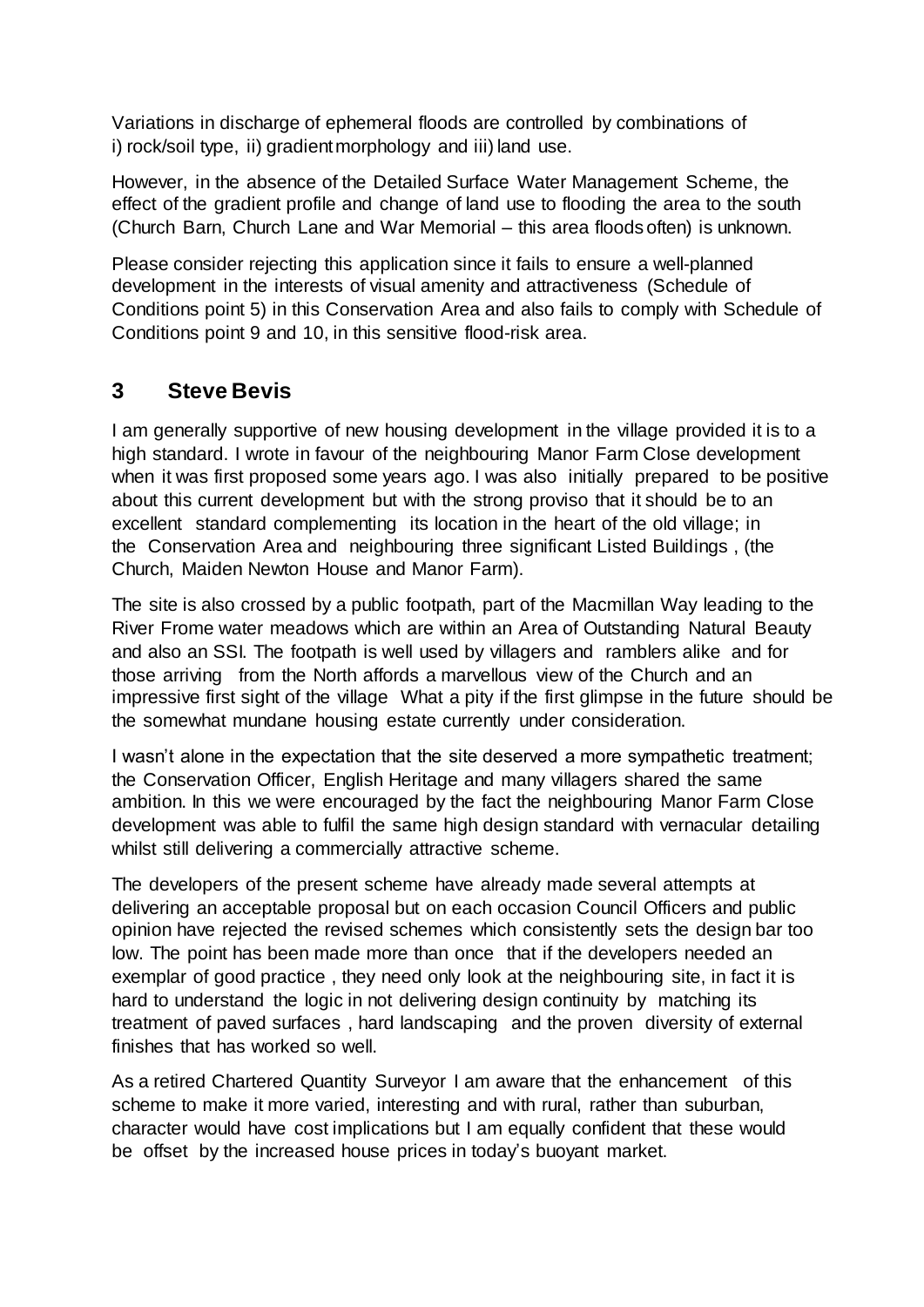I hope that it does not seem impolite to finish by saying that the proposed development, as it stands, it would look very well in the suburbs of Bournemouth or Poole but this beautiful corner of Maiden Newton deserves something better, something to be proud of and a legacy for future villagers.

Thank you for listening.

# **4 Quarr Action Group**

As concerned/affected residents of Maiden Newton we respectfully request that the committee seek a fair and reasonable development plan that does not create a danger to pedestrians, ruin the only open space left in the village with public access, a solution that adheres to West Dorset's published planning stipulations and addresses the greater good, in this very sensitive area.

#### In Keeping

We are not opposed to a sympathetic well built reasonable development in keeping.

This proposal creates a very poor visual street scene, terraces of small cramped dwellings dominated by the road layout and parking (Contravenes LP2015 ENV 11).

#### *Policy:*

*ENV10 i) "All development proposals should contribute positively to the maintenance and enhancement of local identity and distinctiveness. Development should be informed by the character of the site and its surroundings."* 

*NPPF paragraph 130 "Permission should be refused for development of poor design that fails to take the opportunities available for improving the character and quality of an area"*.

This poor plan is dominated by the waste of space around the gated house No. 9.

the area of plot 9 is equal to the area allocated to houses numbers 4-7. The lead property (plots 1-3) should be detached and built sympathetically to the approach properties in Manor Farm.

We would request that house 9 is placed at the entrance where Nos. 1-3 are and a terrace of 4 affordable houses form a terrace north south on plot 9. (In Keeping).

This will allow plots 4-8 to be reduced to 4 houses link detached and the turning

to be where 8 presently is. This is a much better balance and removes the need for remote garages which will allow for a wild life corridor to the east and tree planting.

This development bears no similarities at all to the original scheme put forward by Clr. J. Haynes, which was agreed with the residents a scheme that cleverly created two cull de sacs improved the sight lines in the Cattistock road and made a very safe pedestrian zone. (Unlike this present scheme before you)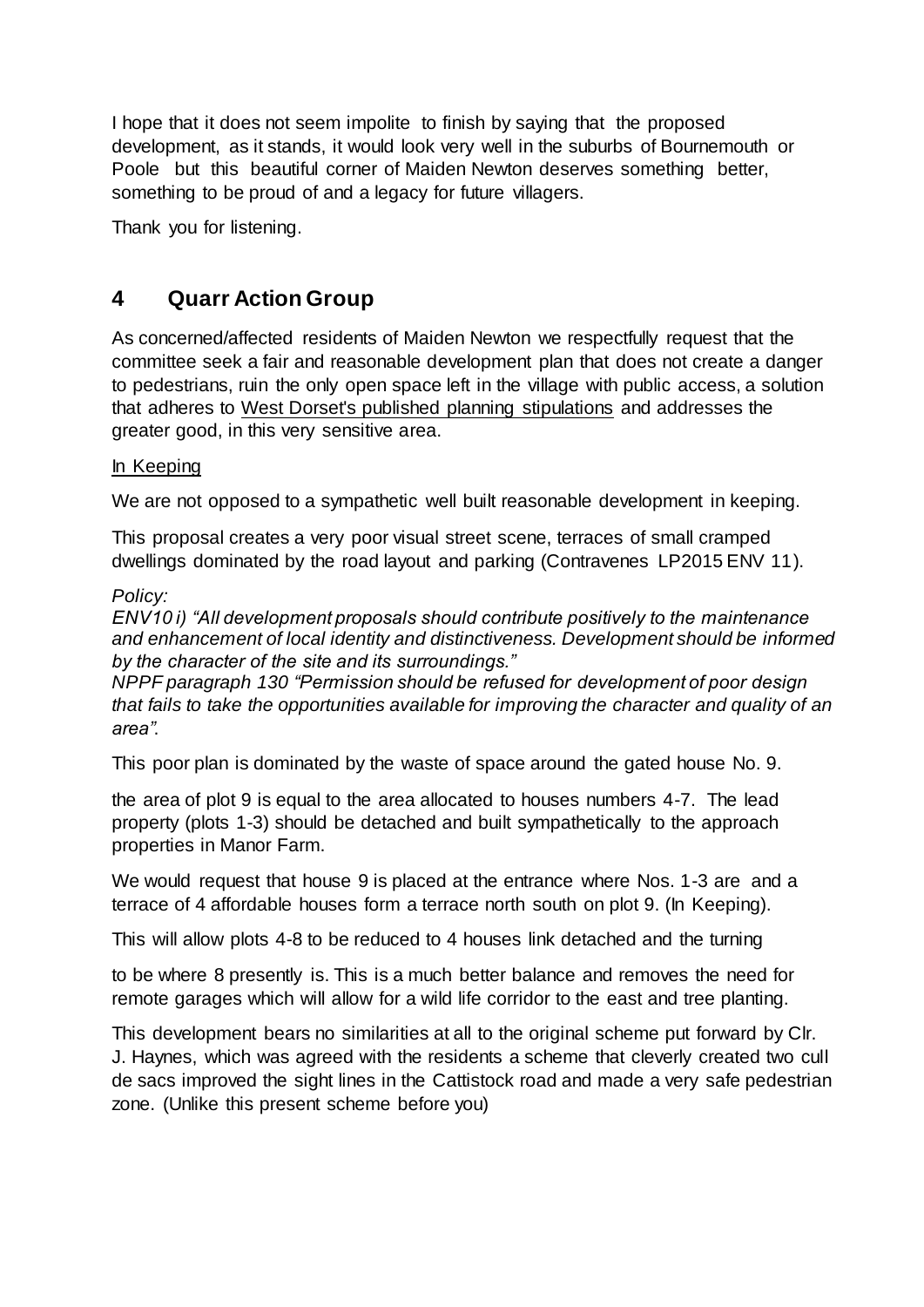The new development by Magna Housing of 14 affordable homes at Webbers Pc. (WD/D/19-0002190) had pedestrian access on to the Cattistock road and we understood that a path into the Quarr was to be formed at the north of the Bramble Bush into the Quarr for safe passage to the School etc. but this again is not possible as No 9 in the Quarr closes off clear passage.

The foot fall of some 36 people will be asked to exit on to Norden Hill or divert into the shared surface road at Manor Farm where an extra 50 car movements are predicted through the single file pinch point between 5 and 14 Manor Farm again on illegal shared surface widths.

#### WDDC Guidance

The access as agreed ignores both paragraph 6.5.5 and COM 7iv at pages 124/5 of the Local Plan. 6.5.5 states that "New development should not create significant highway safety problems and committees MUST consider first pedestrians".

COM7iv argues that Development will NOT be permitted unless it can be demonstrated that it would not have a severe detrimental effect on road safety.

#### Question

Why was planning given subject to reserved matters excluding access by Mr. B. Burden over a short period of time without consultation, submitted December 2016 and Granted on the 19th January 2017. The planning officers were in the full knowledge that the result of the public enquiry was due out in mid February 2017??

The judgement of the appeal hearing was against the applicant DISMISSED!!

#### Inconsistent

The new road marking at the junction of the Cattistock road and Norden lane has increased the danger of speed, completely disregarding their ethos of less road markings reduces speed (Bailey shared surfaces).

Traffic heading up Norden Hill from the village has clear signal to race on encouraged by the markings.

A small drive over round would have changed the right of way granting the left the right of way, the Cattistock blind turning and the station road blind turning. This simple cheap move would have made pedestrian movement a lot safer, as passage from Station road and the doctors surgery to the village does not have any pavement or shared designation at this dangerous approach.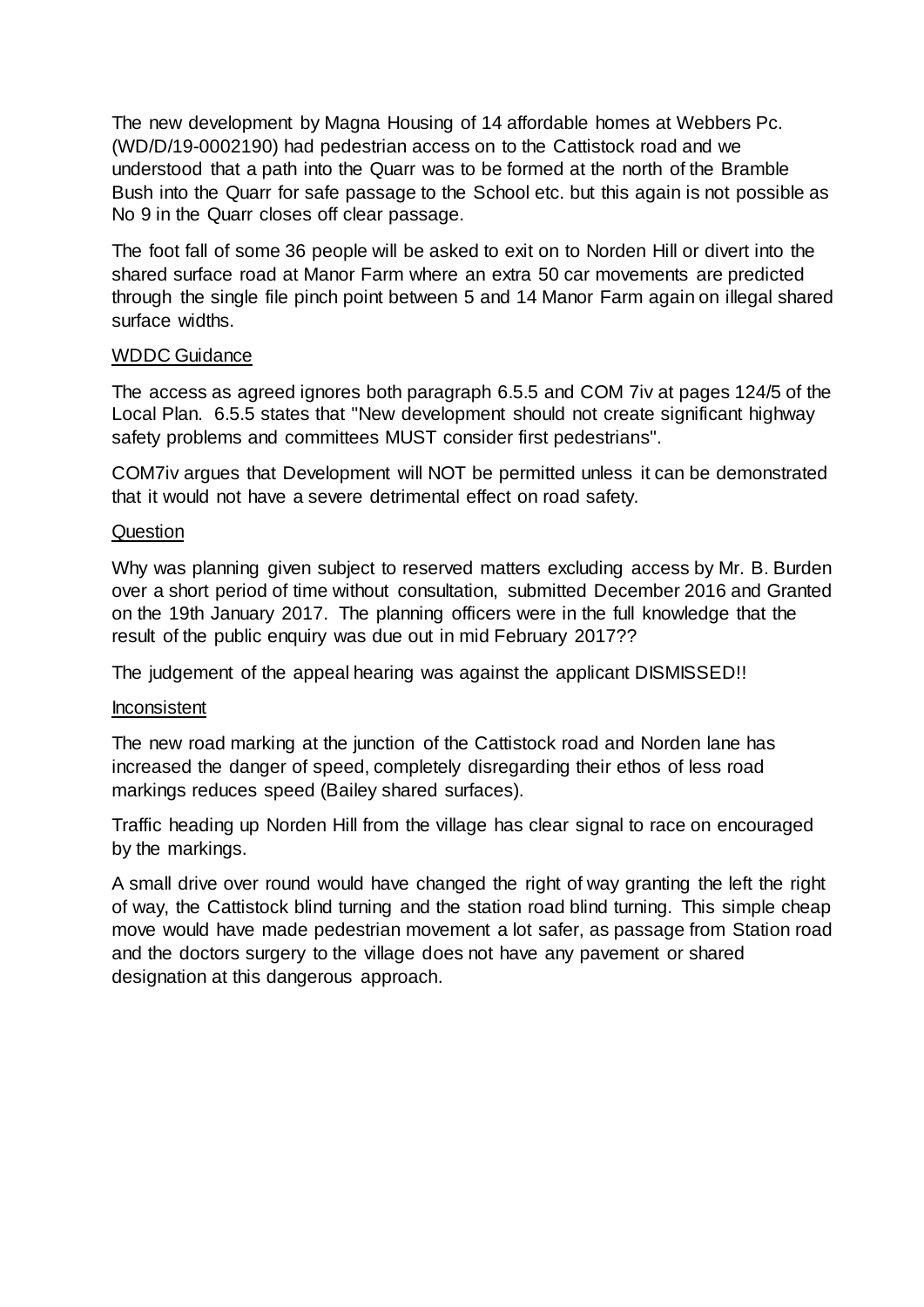# **5 Maiden Newton Parish Council**

Maiden Newton Parish Council does not wish to revisit the original outline planning for this development which was approved.

The Parish Council wishes to reiterate the comments previously made and those following amended plans on 5<sup>th</sup> Nov 2021.

Ensuring that there is a suitable scheme for construction traffic for the development given the access is via a housing development and the issues of large vehicles and pedestrians who use this route for school and recreation.

To ensure a suitable flood risk scheme has been put in place given the flooding to properties further into the village where any rain and surface water will end up eventually has been investigated.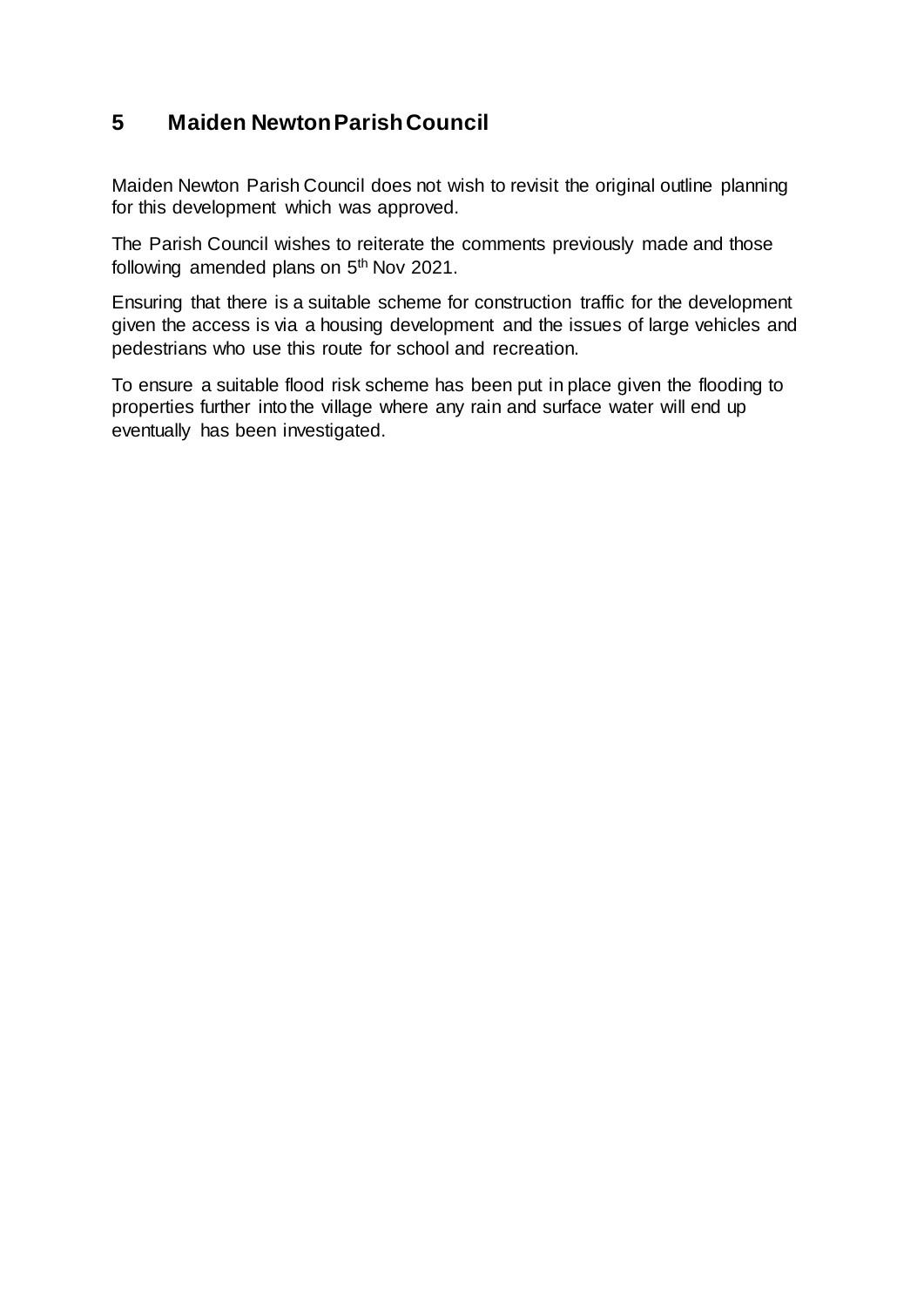# **6 Councillor Anthony Alford (Dorset Council – Eggardon)**

Local Plan Policy ENV16 is a model of clarity:

"i) Proposals for development should be designed to minimize their impact on the amenity and quiet enjoyment of both existing residents and future residents within the development and close to it. As such, development proposals will only be permitted provided:

• They do not have a significant adverse effect on the living conditions of occupiers of residential properties through loss of privacy;

• They do not have a significant adverse effect on the amenity of the occupiers of

properties through inadequate daylight or excessive overshadowing, overbearing impact or

flicker;"

Despite a nominal modification to the plan, these negative environmental impacts remain overwhelming and severe. This impact is proposed by the blockage outside the windows of the neighbour (Church Barn) by a fence and blocking out the light.

Not only that, but no benefit has been identified from creating these negative impacts on the neighbour. It should be noted that the substantial fence will not prevent overlooking from the first house in the development due to the substantial difference in the levels. Occupants in the first house will easily see over the fence towards Church Barn giving further evidence that the fence is in the wrong place.

If there is any doubt that such negative (and contrary to policy) impacts would be created, the committee should make a site visit to examine it.

2. The proposal is unsuitable in character for a development in the vicinity of the listed church.

It is suburban in style and dominated by the estate road and hard standing.

The hard standing will lead to surface water run-off and potential environmental damage and there is no reason to believe that this risk has been adequately assessed and ameliorated.

The extent of the development site allocated to motor vehicles is contrary to policy.

According to the Local Plan 2015 ENV11. "Places are … "not dominated by the road layout and parking"…

With the levels and slopes referred to above, damage from running water to a property at a lower level such as Church Barn could potentially be severe.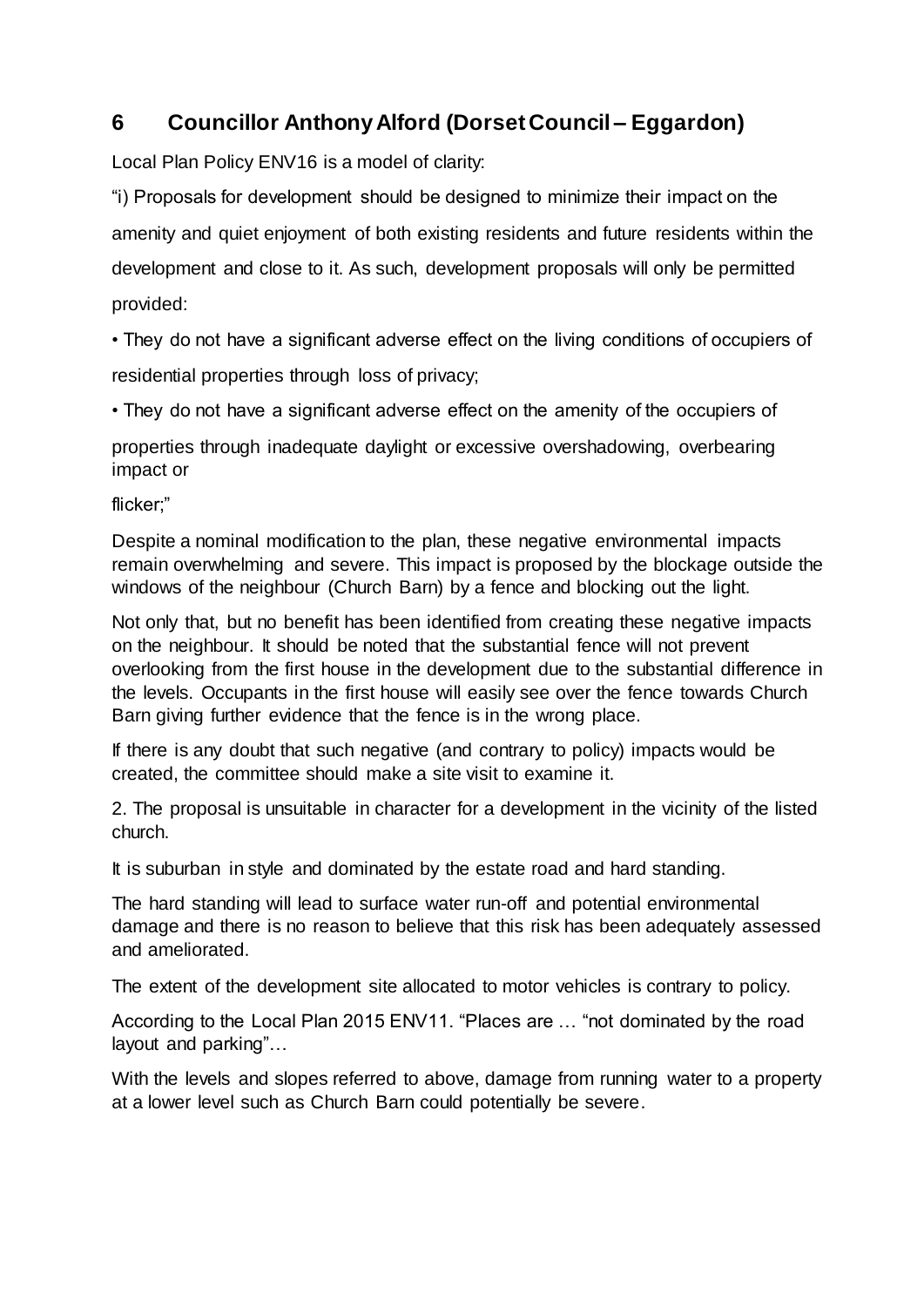# **7 Richard Burgess (Agent)**

Mr Chairman,

You have a long report on this application. However the matter is quite straightforward.

Key points are:-

- 1. The site has outline planning permission for up to 9 dwellings
- 2. That permission **requires** that we comply with the approved ParametersPlan. This specifies the extent of development, the area of open space retained, the access to the site, the alignment of the road, the position and orientation of the houses and that they be two storeys.

The requirement to observe strict compliance with this plan was reinforced bya previous appeal decision.

We have therefore sought to comply strictly with **all** these matters.

We have also met the parish council's and your own wish for 'green' elements such as air source heating, electric vehicle charge points and wildflower areas.

The 'planning gain' resulting from this development should also be emphasised. As well as an Affordable housing contribution the community will gain an area of **3 acres**  being the larger part of the Quarr for use as riverside parkland. We have discussed this with the Parish Council.

Two points arise in the representations received. One is the understandable concern that this development should not worsen the existing highway flooding that occurs off site near the church. We would submit that we have demonstrated by means of our preliminary drainage study that this will not happen.

We have not sought to discharge the drainage condition at this stage (and there is no requirement for this in planning law). The proper sequence of events is

- (a) Ecological translocations
- (b) Archaeological investigations
- (c) Dig test pits to finally establish ground porosity
- (d) Complete drainage calculations then formally seek to discharge drainage condition.

Clearly there is a need for a highways surface water drainage scheme in Church Rd to resolve the highway flooding problem. I trust the parish council and ward councillors are pressing for this.